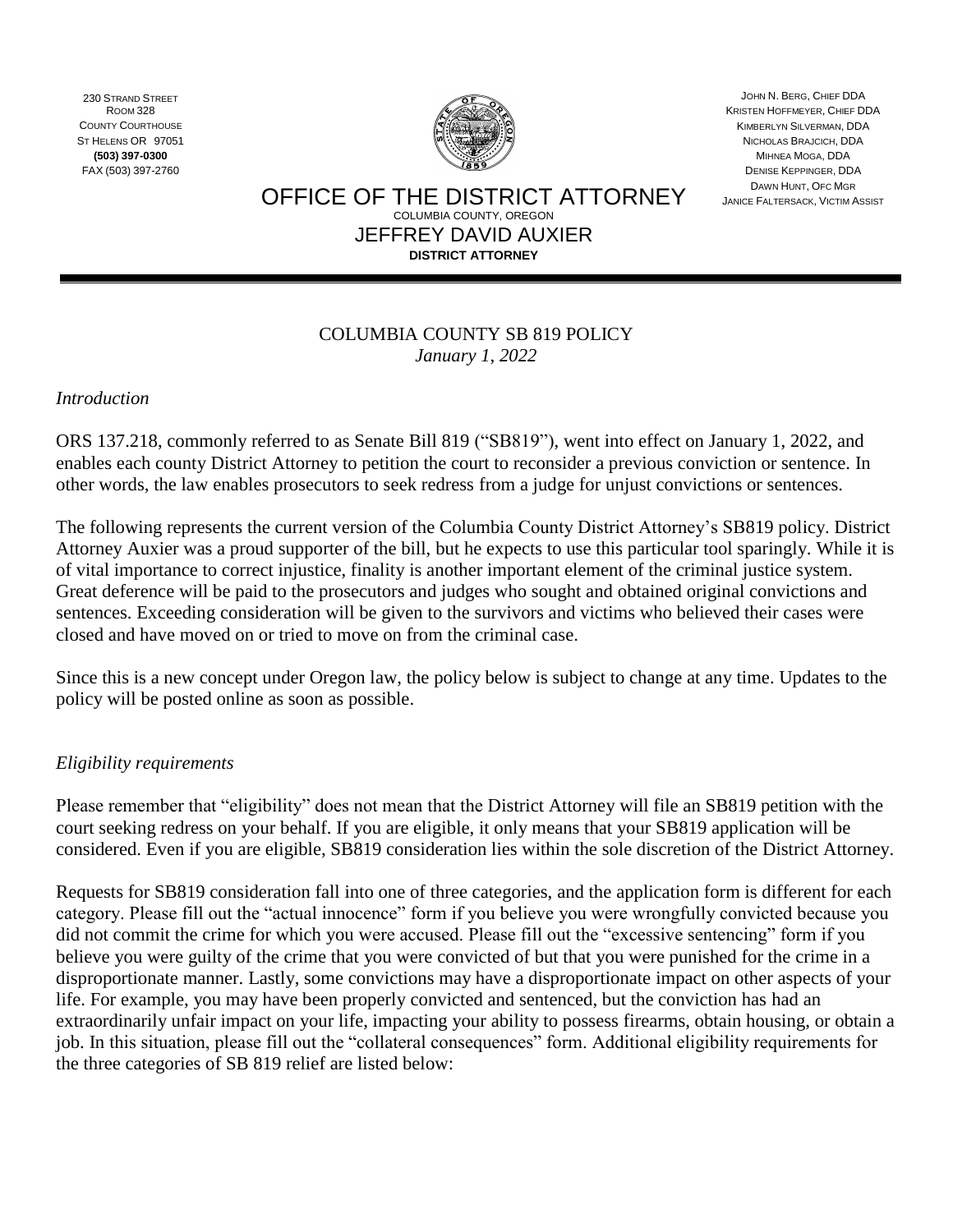## Actual Innocence

- Conviction must be from Columbia County
- Conviction must not be expungable under ORS 137.225
- Conviction must be for a felony crime
- Applicant has not committed another criminal offense within the last 36 months and does not have pending charges in any jurisdiction
- Applicant is willing to cooperate fully with law enforcement in an effort to identify and bring to justice the person who actually committed the crime
- Applicant's case is not currently pending appeal or post-conviction relief
- The office can identify one or more avenues of investigation that have the potential to substantiate the applicant's claim of innocence

## Excessive sentencing claims

- Conviction must be from Columbia County
- Conviction must not be expungable under ORS 137.225
- Applicant cannot owe outstanding victim restitution
- Conviction must be for a felony crime
- Applicant is willing to admit that they are guilty of the crime that caused them to be sentenced and their application contains a statement of what happened that constitutes a confession to every element of the offense
- Applicant is currently incarcerated
- Applicant's sentence was not part of a global settlement with multiple counties
- Applicant has not committed another criminal offense within the last 36 months and does not have pending charges in any jurisdiction
- Applicant has not applied for SB819 consideration in the last 36 months
- Applicant's case is not currently pending appeal or post-conviction relief
- Convictions are not subject to 137.690 or 137.719
- And any of the following statements are true:
	- The applicant was sentenced as a juvenile, they have a term of incarceration remaining on their sentence, are approaching age 25, and will be transferred to adult prison; or
	- The applicant committed the crime when they were under 18; or
	- The applicant is over the age of 60, has a terminal or debilitating illness (suffering from an incurable condition that is likely to lead to death within two years or suffering from an illness that requires chronic assistance with a necessary daily function, such as eating, breathing, toileting, walking, or bathing), or is currently on hospice care; or
	- The applicant's conviction(s) is/are for non-person crime(s) and the sentence or sentences are longer than 10 years in total;
	- The applicant's conviction(s) is/are for person crime(s) and the sentence or sentences are longer than 16 years in total.

# Collateral Consequences

- Conviction must be from Columbia County,
- Conviction must not be expungable under ORS 137.225
- Applicant's conviction did not involve domestic violence unless the domestic violence conviction was/were committed while the applicant was a juvenile.